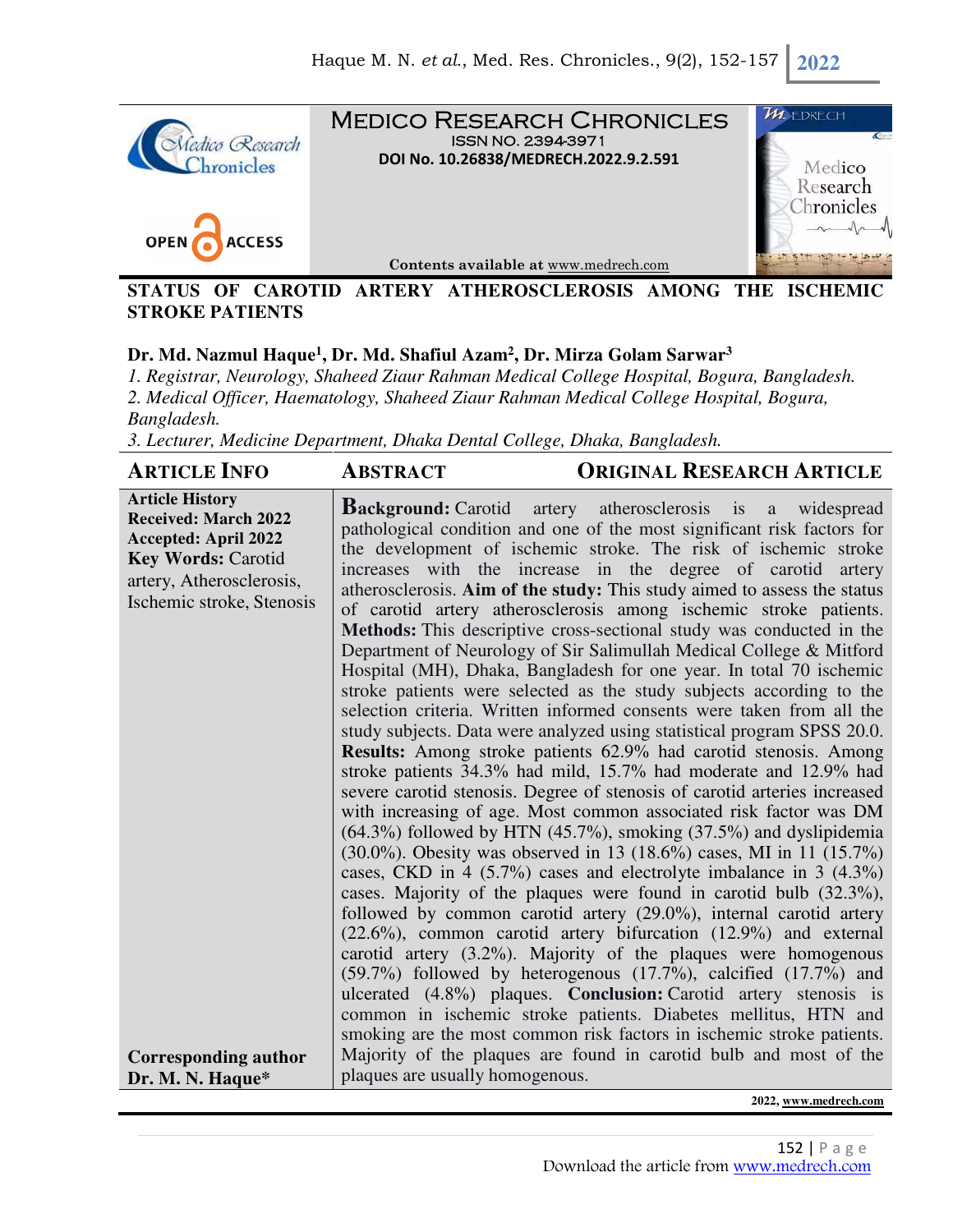### **1. INTRODUCTION**

Carotid artery atherosclerosis is a widespread pathological condition and one of the most significant risk factors for the development of ischemic stroke. Despite considerable improvement in primary prevention, diagnostic workup, and treatment, stroke is the second most common cause of death worldwide and chronic debilitating neurological disease in elderly patients, ranking behind only cardiovascular disease [1]. Physicians are trying to identify the stroke-prone population in whom timely intervention might avert stroke and its accompanying disability [2]. Carotid atherosclerosis is one of the well-known risk factors for ischemic stroke [3]. The highest risk of large artery stroke appears to be among patients with the highest degree of carotid stenosis, a history of diabetes, presence of asymptomatic carotid plaques, or combination of these factors [4]. Atherosclerosis can affect the arteries of the brain, heart, kidney, other vital organs and the arms and legs. When Atherosclerosis develops in the arteries that supply the brain, stroke may occur [2]. Various diagnostic modalities are available for the evaluation of carotid atherosclerosis such as ultrasound, computed tomography, and MRI. Color Doppler imaging and MR angiography are now available for the non-invasive evaluation of the vascular system [3]. Color Doppler sonography of carotid arteries forms an important part of the evaluation of extracranial insufficiency. Ultrasound is establishing its role in screening and diagnosis of carotid pathology because of patient comfort, lack of risks, low cost and accuracy in detecting carotid Atherosclerosis [2]. For carotid ultrasound, a high frequency 5- 10 MHz linear probe having facility for image steering is required [5]. In a study it was reported that, 'Doppler ultrasound revealed carotid artery atherosclerosis in 52.3% (n=91) patients with 57% males and 34% females'

[6]. In another study, they stated, 'When carotid artery stenosis reaches greater than 50% and it was associated with significant risk of stroke'. [7] Another study reported that, carotid artery atherosclerosis is one of the most important predictors of ischemic stroke. [8] B-mode gray scale imaging is used to identify and characterize the plaque. The addition of color helps in easy identification of vessels and accurate measurement of its lumen. The velocity measurements are used to grade the stenosis. In the present study, Color Doppler ultrasound is used to measure the presence and degree of carotid artery atherosclerosis in ischemic stroke patients. Carotid artery atherosclerosis is a risk factor for ischemic stroke. That is why the purpose of this study is to see the relation between carotid artery atherosclerosis and ischemic stroke patient admitted to a tertiary care hospital.

## **2. OBJECTIVE**

## **General Objective**:

• To assess the status of carotid artery atherosclerosis among ischemic stroke patients.

# **Specific Objective:**

- To assess the clinical features of stroke patients.
- To evaluate the severity of stenosis among stroke patients with stenosis.
- To assess the degree of stenosis among ischemic stroke cases in relation to age.
- To assess the plaque location and morphology among the study subjects.

### **3. METHODOLOGY**

This descriptive cross-sectional study was conducted in the Department of Neurology of Sir Salimullah Medical College & Mitford Hospital (MH), Dhaka, Bangladesh for a period of one year. In total 70 ischemic stroke patients were selected as the study subjects according to the selection criteria. As per the inclusion criteria of this study, ischemic stroke patients of the age  $> 40$ , from both gender groups, willing to participate were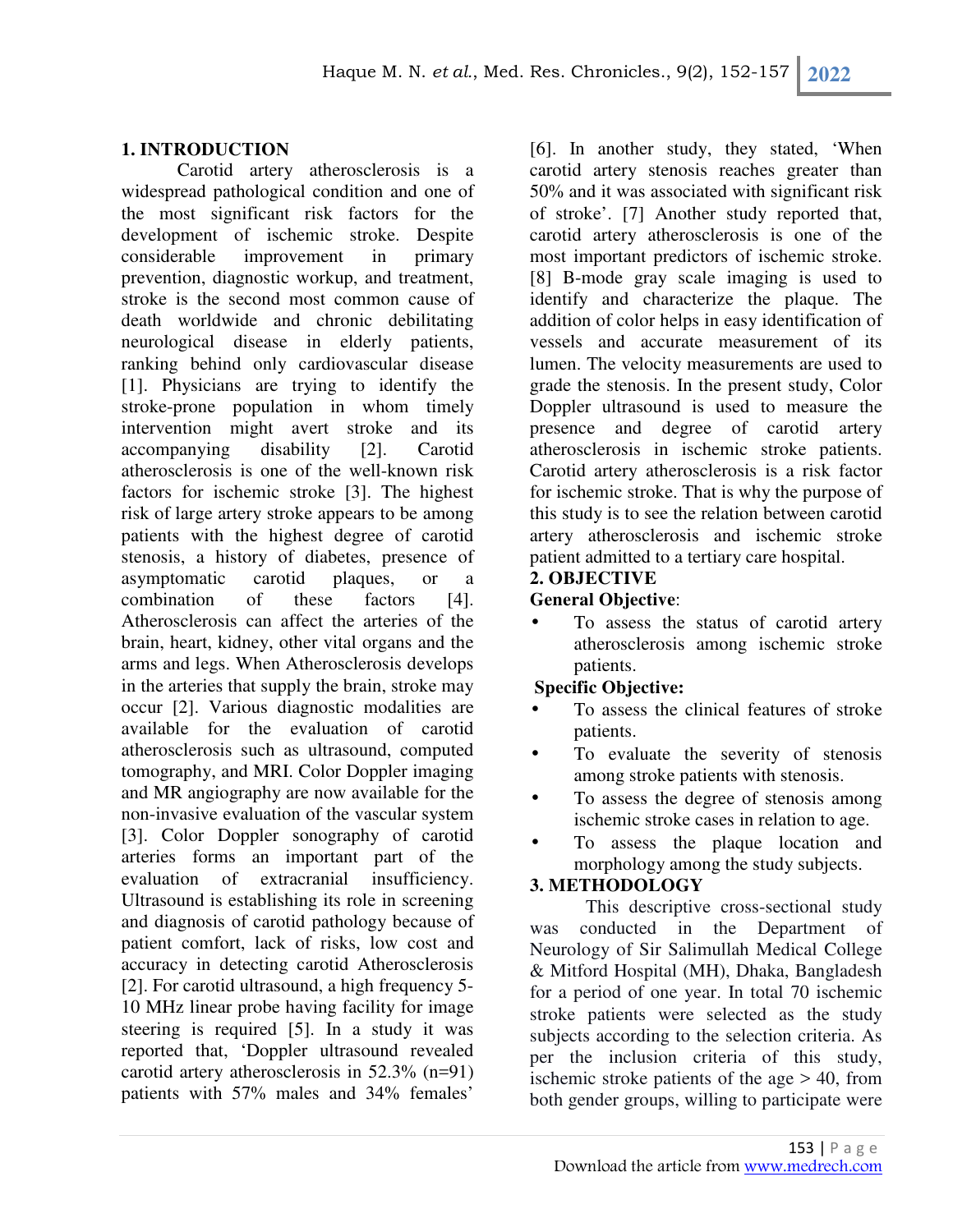includes as the study subjects. On the other hand, as per the exclusion criteria of this study, severely ill patients or unwilling to participate were excluded. Study populations were selected using consecutive and purposive sampling technic. Before commencement of the study, formal ethical clearance was taken from the Ethical review committee (ERC) of SSMC. All participants were described about the study nature, purpose and potential benefits of the study. They were clearly informed that they would not get any financial benefits. Detailed demographic characteristics and clinical assessment including height and weight of all patients were assessed accordingly. Blood samples were taken for estimation of blood glucose and lipid profile and necessary biochemical tests. Besides, every patient underwent a list of investigations including Electrocardiography (ECG), X-ray Chest (PA), Computed Tomography (CT) scan of brain and Echocardiography to rule out any cardiac source of embolization. The carotid arteries atherosclerosis was evaluated by Doppler ultrasonography using a highresolution B-mode ultrasonography with 7.5 MHz linear-array transducer (Hitachi 525, Japan, Model 2003) to see the presence and site of plaques and to quantify the degree of stenosis. Carotid arteries were evaluated in postero-lateral and antero-lateral approaches and the best view were taken. Carotid arteries were first assessed using a gray-scale. The intima-media thickness (IMT) > 0.8 mm were considered as increased IMT. Residual lumen diameter at most stenotic portion of carotid arteries were compared to lumen diameter in the ICA bulb as used in Asymptomatic Carotid Atherosclerosis Study (The Asymptomatic Carotid Atherosclerosis Study Group, 1989). The diameter of the residual lumen and the external diameter of the artery at the same level were measured and the degree of stenosis were calculated using the relationship: Percent stenosis =  $(D - d)$  100/D, where D is vessel wall-to-wall diameter and d, is patent vessel

diameter. The gold standard was angiography and the parameter that angiography provides were diameter of stenosis. The presence of plaque in carotid arteries was also evaluated. The common carotid, carotid bifurcation and internal carotid artery (ICA) were then evaluated for the type, site and nature of the plaque. The level of stenosis was measured according to the Nicoladis guideline. Carotid luminal stenosis of 30–49% were classified as mild CaAD, luminal stenosis of 50–69% as moderate CaAD, and luminal stenosis of  $\geq$ 70% as severe CaAD. All data were registered, documented and analyzed using the statistical program Statistical Package for Social Science (SPSS) version 20.0. Categorical data were expressed in frequency & percentage and numerical data were expressed as mean & standard deviation. To analysis categorical data Chi-Square test was used. Statistical significance was set at the  $p = 0.05$  level.

## **4. RESULT**

In this study, the mean  $(\pm SD)$  age of the patients was  $64.10 \pm 12.20$  years. Majority of ischemic stroke patients were from age 61 to 70 years 20 (28.6%). Majority of the patients were male (71.4%) and female was 28.6%. Family history of ischemic stroke was found in 35.7% patients. Most common clinical feature was unilateral weakness or clumsiness (90.0%) followed by dysphonia (4.3%), unsteadiness (2.9%), dysphagia (1.4%) and unilateral sensory symptoms (1.4%). Most common associated risk factor was DM (64.3%). As comorbidities, obesity was observed in 13 (18.6%) cases, MI in 11 (15.7%), CKD in 4 (5.7%) cases and electrolyte imbalance in 3 (4.3%) cases. In this study, among stroke patients, stenosis was observed in 44 (62.9%) cases. Severe degree of stenosis was in 9 (12.9%), moderate was in 11 (15.7%) and mild was in 24 (34.3%). The mean (±SD) systolic blood pressure was 144.5±36.2 mmHg and mean diastolic pressure was 83.6±18.7 mmHg. In this current study, it was observed that, degree of stenosis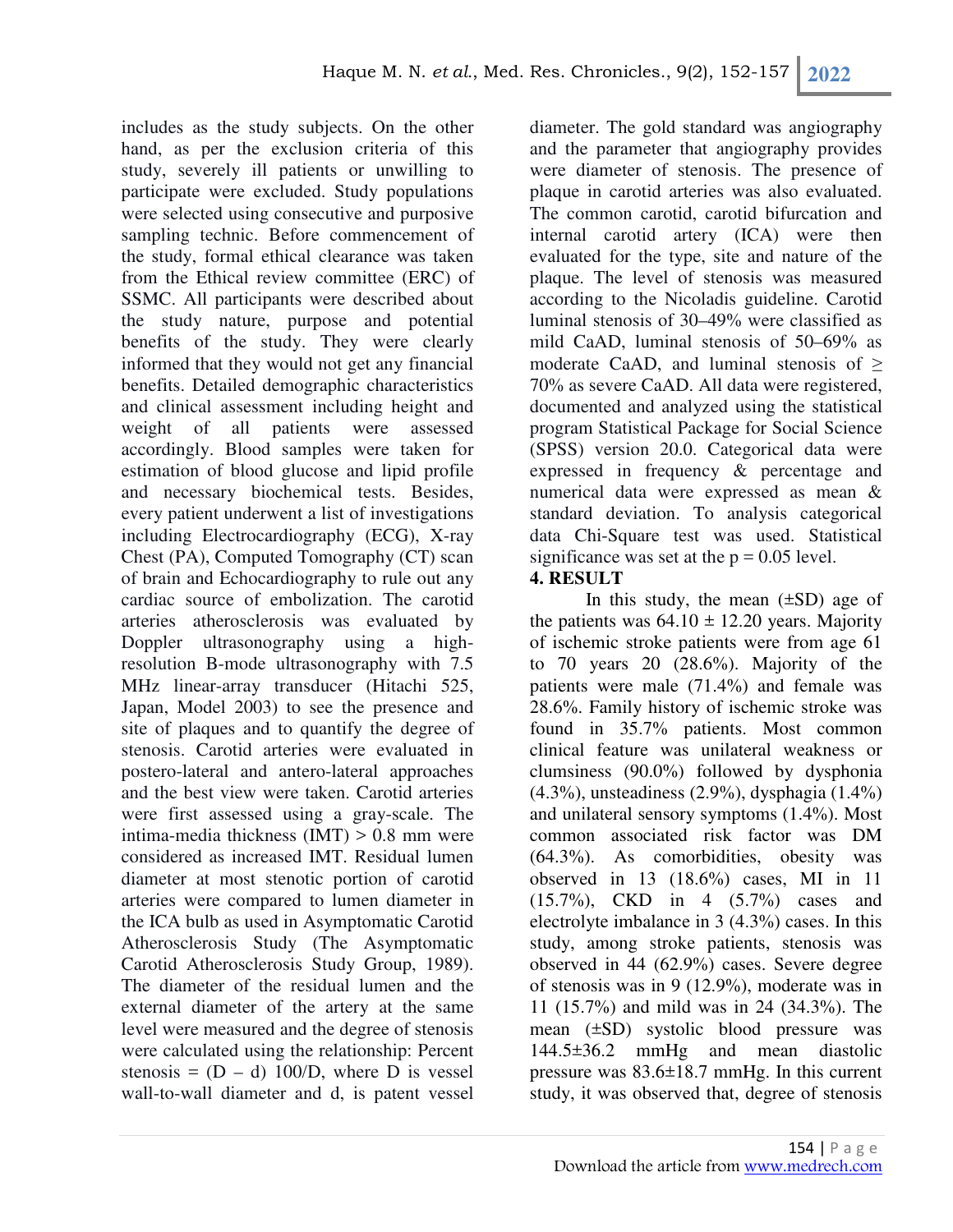of carotid arteries increased with increasing age. Majority of the plaques were found in carotid bulb (32.3%), followed by common carotid artery (29%), internal carotid artery (22.6%), common carotid artery bifurcation (12.9%) and external carotid artery (3.2%). In analyzing the plaque morphology among the study subjects we observed, majority of the plaques were homogenous (59.7%) followed by heterogenous (17.7%), calcified (17.7%) and ulcerated (4.8%) plaques.

| <b>Table 1:</b> Clinical features of the stroke patients $(N=70)$ |  |  |
|-------------------------------------------------------------------|--|--|
|-------------------------------------------------------------------|--|--|

| <b>Clinical features</b>        | n  | $\frac{0}{0}$ |
|---------------------------------|----|---------------|
| Unilateral weakness, clumsiness | 63 | 90            |
| Dysphonia                       | h  | 4.3           |
| Unsteadiness                    |    | 2.9           |
| Dysphagia                       |    |               |
| Unilateral sensory symptoms     |    |               |



**Figure 1:** Severity of stenosis among stroke patients with stenosis (N=44)

| Age (Year) | $\mathbf n$ | <b>Stenosis</b> |             |             | p value*      |         |
|------------|-------------|-----------------|-------------|-------------|---------------|---------|
|            |             | <b>Normal</b>   | <b>Mild</b> | Moderate    | <b>Severe</b> |         |
|            |             | $<$ 30%         | 30-49%      | 50-69%      | $\geq 70\%$   |         |
| $41 - 50$  | 12          | $11(91.7\%)$    | $1(8.3\%)$  | $0(0.0\%)$  | $0(0.0\%)$    | < 0.001 |
| $51 - 60$  | 15          | 7(46.7%)        | $7(46.7\%)$ | $1(6.7\%)$  | $0(0.0\%)$    |         |
| $61 - 70$  | 21          | $8(38.1\%)$     | $7(33.3\%)$ | $4(19.0\%)$ | $2(9.5\%)$    |         |
| $71 - 80$  | 14          | $0(0.0\%)$      | $8(57.1\%)$ | $3(21.4\%)$ | $3(21.4\%)$   |         |
| >80        | 8           | $0(0.0\%)$      | $1(12.5\%)$ | 3(37.5%)    | $4(50.0\%)$   |         |

**Table 3:** Plaque location in stroke cases (N=62)

| <b>Location of plaque</b>         | n  | $\frac{0}{0}$ |
|-----------------------------------|----|---------------|
| Common Carotid Artery (CCA)       | 18 | 29            |
| Carotid Bulb                      | 20 | 32.3          |
| Common carotid artery bifurcation |    | 12.9          |
| Internal carotid artery           | 14 | 22.6          |
| External carotid artery           |    | 32            |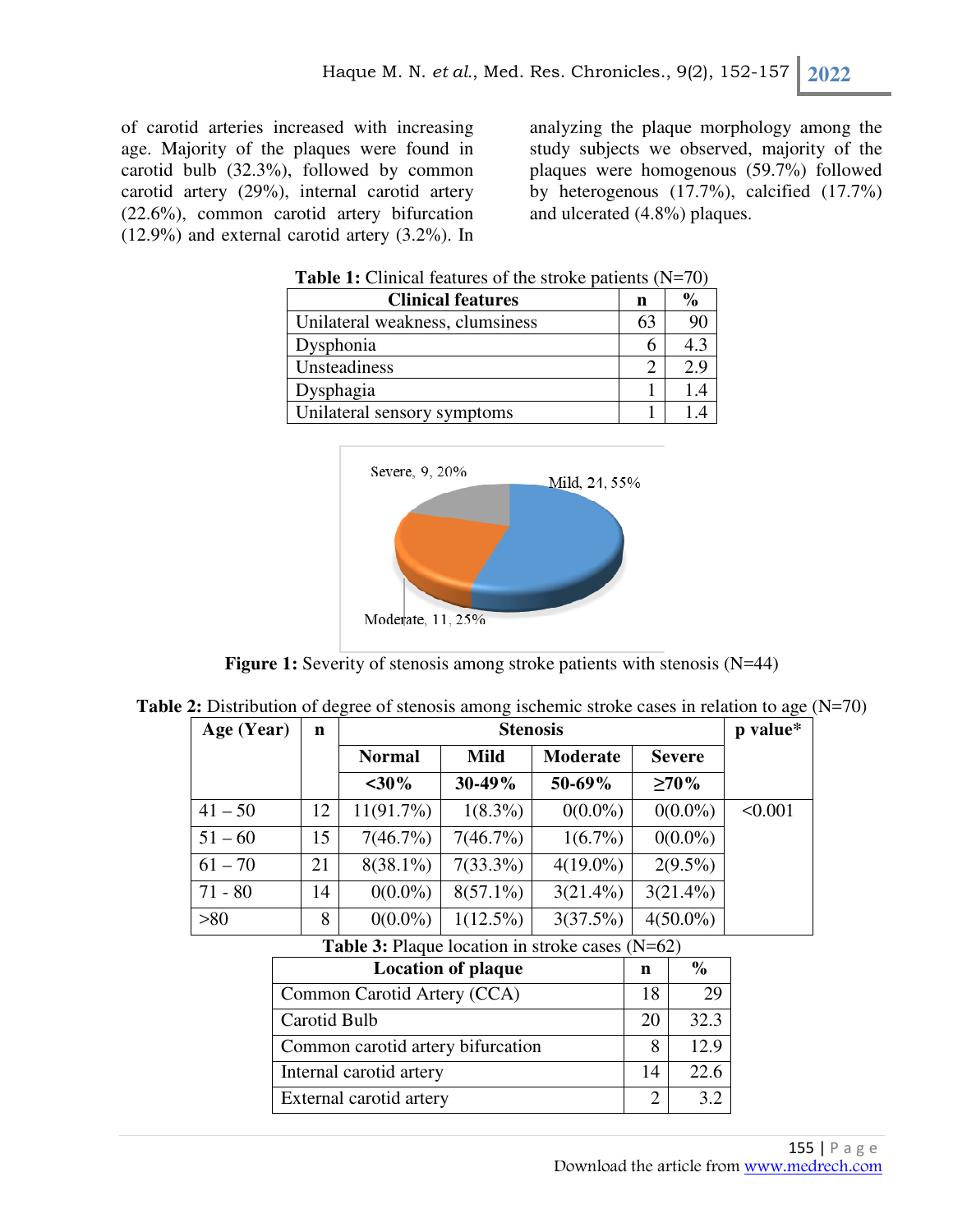| <b>Morphology of plaque</b> | n  | $\frac{0}{0}$ |
|-----------------------------|----|---------------|
| Homogenous                  | 37 | 59.7          |
| Heterogenous                | 11 | 17.7          |
| Calcified                   | 11 | 17.7          |
| Ulcerated                   |    | 4.8           |
| Total                       |    |               |

**Table 4:** Plaque morphology among the study subjects (N=62)

#### **5. DISCUSSION**

The aim of this study was to assess the status of carotid artery atherosclerosis among ischemic stroke patients. Several studies are reported frequency and degree of carotid artery stenosis in stroke patients and nonstroke individuals [9]. Many of the association studies involving stroke and non-stroke patients mainly focuses on comparison of carotid intimal thickness in those groups [10,11]. This study is conducted to determine the association between the degree of carotid atherosclerosis and ischemic stroke. Total of 70 cases of ischemic stroke are enrolled in this study. HTN is the most prevalent risk fact for of stroke in this study (45.7%). Hypertension (HTN) is the most common modifiable risk factor for stroke [12]. In this study 64.3% of ischemic stroke patients were found to have diabetes mellitus. DM is a recognized significant risk for stroke. Among patients, with DM several factors contribute in varying degrees to the overall cerebrovascular risk including hypoglycemia, vascular risk factors such as hypertension and dyslipidemia and also genetic, demographic, and lifestyle factors and several studies have shown that diabetic people have approximately twice the risk of ischemic stroke compared with those without diabetes [13]. Among stroke patients 62.9% had carotid stenosis to an extent. Carotid stenosis was found in 64% cases in the study of Haq et al. [9]. This result supports the findings of previous studies which have shown an association of presence of carotid stenosis with ischemic stroke [14, 15]. Plaques seen on ultrasonography of carotids are classified in many different ways in the previously done

studies. In present study, the location and morphology of the plaque are taken into consideration. Majority of the plaques are found in carotid bulb (32.3%) in this group. This is consistent with the findings of Haq et al. [9] and Garg et al. [16] who also reported majority plaques in carotid bulb. Majority of the plaques are homogenous (59.7%) followed by heterogenous (17.7%), calcified (17.7%) and ulcerated (4.8%) plaques. Sultana et al. (2012) found 58.0% homogenous plaque, 20% heterogenous plaque, 17% calcified plaques and 5% ulcerated plaques in their study involving ischemic stroke patients.

### **Limitation of the study:**

This was a single centered study with a small sized sample. So, findings of this study may not reflect the exact scenario of the whole country.

#### **6. CONCLUSION & RECOMMENDATION**

In this study stenosis was present in 62.9% cases. According to this study findings, most common risk factors are diabetes mellitus, HTN and smoking, common comorbidity is obesity and homogenous is the most common type of plaque. Degree of stenosis of carotid arteries increased with increasing of age in stroke patients. Majority of the plaques are found in carotid bulb and most of the plaques are usually homogenous. **REFERENCES** 

1. Wang, H. et al. (2016) 'Global, regional, and national life expectancy, all-cause mortality, and cause-specific mortality for 249 causes of death, 1980–2015: a systematic analysis for the Global